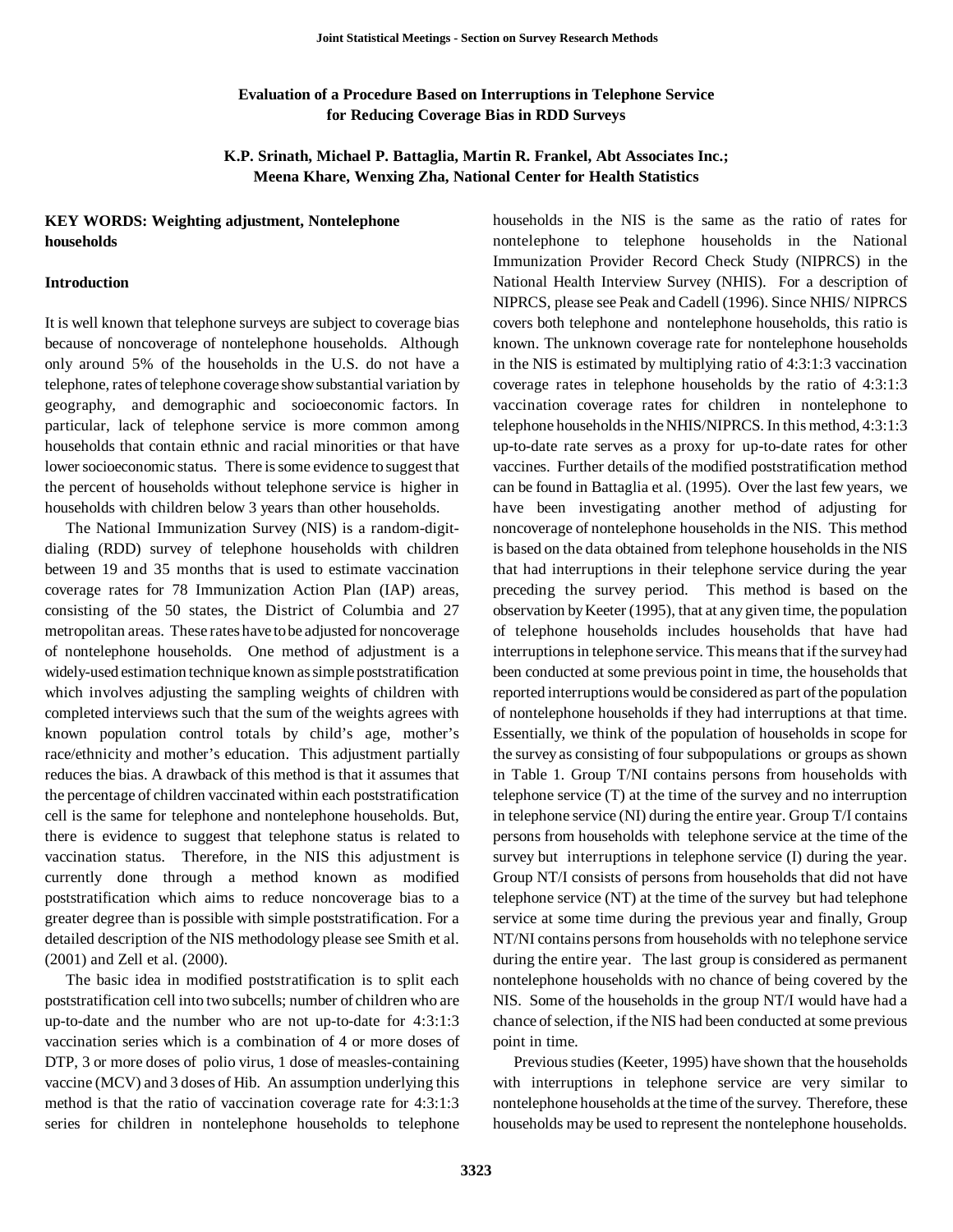The sampling weights of children from households with interruptions in telephone service can be adjusted to account for children in nontelephone households. Details of this adjustment procedure can be found in Frankel et al. (2001). The adjustment based on interruption in telephone service reduces the noncoverage bias especially for those variables that are highly correlated with the presence or absence of telephone service.

This adjustment may lead to a greater variability in the weights determined before adjustment. This increased variability in weights may lead to an increase in the standard errors of the estimates so as to offset the decrease in bias. Therefore, it is important to look at the mean squared error of the estimates at the state level and compare it with the mean squared error of the simple poststratification method which does not make an explicit adjustment for noncoverage of nontelephone households. In this paper, we examine the bias and mean squared error of the interruption estimates at the state level using sampling weights that are adjusted for children in households with interruptions in telephone service.

There is no direct way of assessing the decrease in bias of the interruption estimate as there are no strictly unbiased estimates of vaccination coverage rates available in the NIS because of noncoverage of nontelephone households. Therefore, it is not possible to compute the mean squared error of the estimate based on interruption in telephone service. We have to use the results of surveys that cover both telephone and nontelephone households to demonstrate the usefulness of the interruption method. We looked at the Current Population Survey (CPS) and the NHIS to evaluate the efficiency of the interruption method. The CPS and the NHIS cover both telephone and nontelephone households. Therefore, from these surveys we have estimates that are free of bias due to noncoverage of nontelephone households. The NHIS explicitly collects data on interruption in telephone service and is an ideal candidate to evaluate the interruption method. The CPS does not collect this information. In the CPS, the selected households stay in the sample for the first four months, then are out of the sample for 8 months and they are back in the sample for the next four months. Therefore, on the basis of the telephone status at the first month and the fifth month of their stay in the sample, it is possible to classify households into proxy interruption and no interruption groups as described in detail later. To evaluate the bias and the mean squared error, we used the interruption method to produce estimates of selected characteristics that are correlated with presence or absence of the telephone based only on telephone households and also the simple poststratification estimates again based on telephone households.

In this paper, we describe the procedure for producing the interruption estimates from both the CPS and the NHIS. The results from the CPS are to demonstrate the decrease in bias in the estimates based on the interruption adjustment as compared to the bias in simple poststratification estimates. The results from the

NHIS show the mean squared errors both for the interruption method and the simple poststratfication method.

### **Estimates from the CPS**

Groups NT/I and NT/NI are nontelephone households at the time of the survey. If a moderate proportion of this combined group belongs to group NT/I, which is considered to be similar to group T/I ( since both had interruptions in telephone service), it is a reasonable strategy to use the telephone interruption group (T/I) to adjust for the noncoverage of nontelephone groups NT/I and NT/NI.

To examine whether the assumptions stated above are valid, we took 18 monthly samples from 1996, 1997 and first half of 1998 from the CPS and looked at the phone status of persons in the sample in their first and fifth month in the CPS and persons who had a telephone at the fifth month were considered as coming from telephone households. Out of this group, those that did not have a telephone at the first month were considered to be the interruption group, Similarly, those that did not have a telephone at the fifth month belong to the nontelephone group and out of this group, those that did have a telephone in the first month are considered to be the nontelephone interruption group. We computed the estimates of unemployment rates for these groups. We found that generally 40 to 60% of the of the nontelephone group is the interruption group. We also found that generally, the estimates for the NT/NI group was very different from the other three groups, it was closer to the estimates for the two interruption groups than the estimates for the telephone without interruption group T/NI. Therefore, it is reasonable to use the telephone with interruption group to adjust for noncoverage of households in the NT/NI group. Table 2 shows the estimates for the different groups for selected states.

Table 3 shows for selected states the overall estimate based on both telephone and nontelephone households, the estimates based only on telephone households (simple poststratification estimates) and the estimate that uses the interruption adjustment to adjust for nontelephone households. As indicated earlier, it is the usual practice in RDD surveys to adjust the weights to agree with the known poststratification totals by age, race and sex. Therefore, we adjusted both the telephone only estimate weight and the interruption based weight such that the sum of the weights agree with known control totals by age, race and sex. These totals were obtained by taking the full CPS data and aggregating the CPS weights by age, race and sex.

We also computed the ratio of estimated absolute bias of the simple poststratification estimate to that of the interruption estimate. The estimated absolute bias of the simple poststratification estimate is the absolute difference between this estimate and the overall estimate. The estimated bias of the interruption is obtained similarly. These ratios of the absolute bias are shown in Table 3. If the ratio of the absolute bias is bigger than one, then the interruption estimate is closer to the overall estimate.

**3324**  We found that out of the 52 estimates (U.S., 50 states and the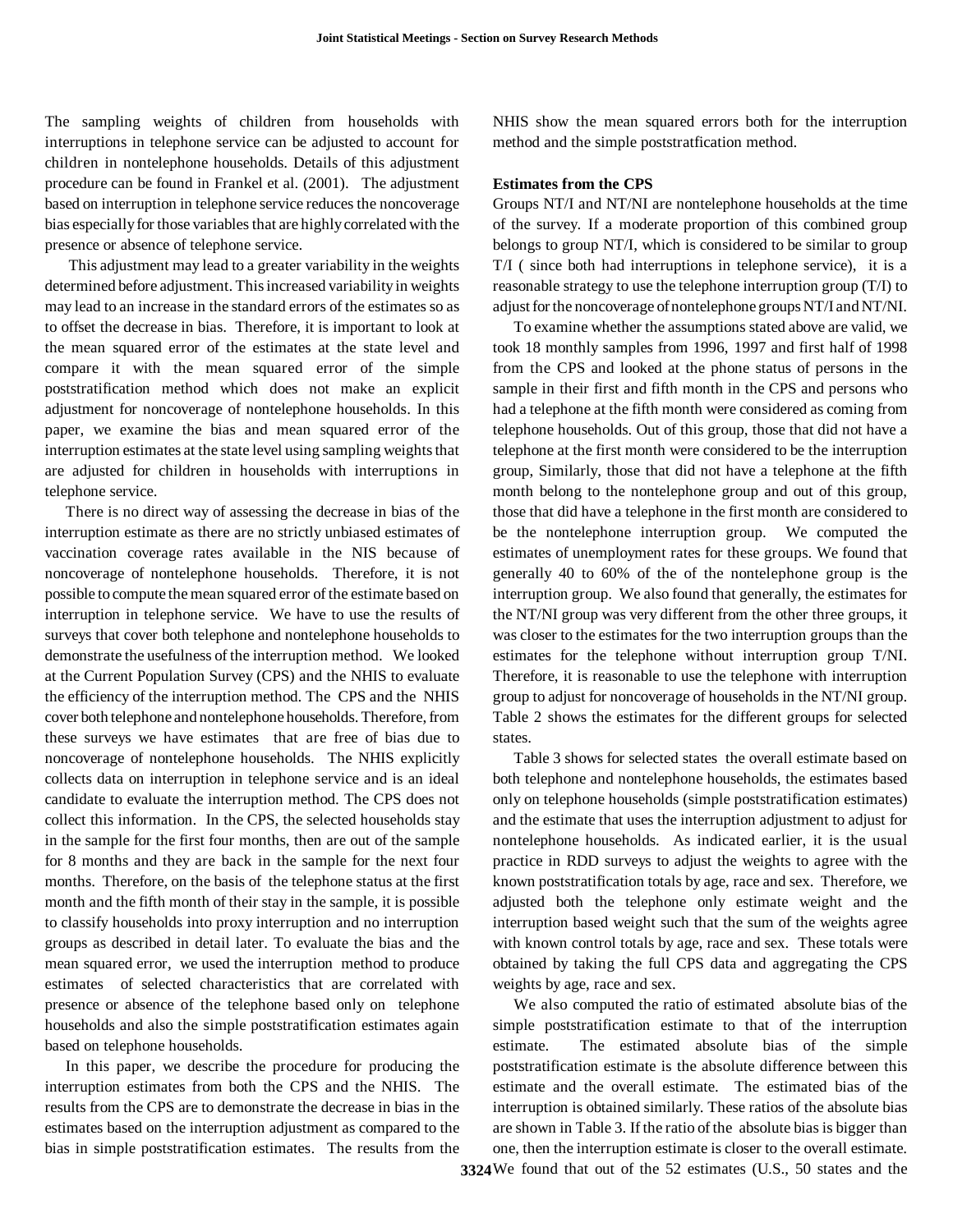District of Columbia) the interruption estimate is closer to the overall estimate than the simple poststratification estimates in 36 cases. 16 estimates show a ratio of less than one implying a larger deviation of the interruption estimate than the simple poststratification estimate from the overall estimate

#### **Estimates from the NHIS**

We examined the estimates of four health characteristics for all persons using the 1997-99 NHIS data and the NHIS weights for the nine largest states in terms of the NHIS sample size. The four health characteristics for which estimates were obtained are No Health Insurance, Self-Reported Fair/Poor Health Status, Medicaid Participation, No Health Care Due to Cost. Table 4 presents the estimates of the four health characteristics for the four groups that include telephone and nontelephone households for five states out of the nine selected. Table 5 includes a set of sub-tables, one for each of the selected states. In each sub-table, estimates based on the overall sample which includes both the telephone and nontelephone households are given. The estimates are percentages of persons having no insurance, having Medicaid etc. For example, in California, 19.16% of persons have no health insurance. The overall estimates are considered to be unbiased for the population values which are being estimated.

Simple poststratification estimates (using age by sex by race category) based only on telephone households and the estimates which adjust the weights of persons in telephone households with interruption to account for nontelephone households are also given. Estimates of bias are computed by taking the difference of the simple poststratification estimate and the interruption estimate from the overall estimate. Standard errors were calculated using SUDAAN (version 8.0). The ratios of the mean squared error of the simple poststratification estimate to the interruption estimate are shown in Table 4. If this ratio is greater than one, the interruption has a smaller mean squared error than the simple poststratification estimate. Table 4 clearly demonstrates that the estimates for the telephone interruption group are closer to the two nontelephone groups than the estimates for the telephone without interruption group especially for the variable health insurance

From Table 5, we see that generally the interruption estimates are closer to the overall estimates than the simple poststratification estimates. The ratio of the mean squared error of the simple poststratification estimate to the interruption estimate is generally larger than one. We examined 36 sets of estimates. The interruption estimate had a lower mean squared error than the simple poststratification estimate in 83% of the cases. The slight increase in the standard error of the interruption estimate does not offset the reduction in bias in the interruption estimate thus giving a lower mean squared error than the simple poststratficiation estimate.

The conclusion of this analysis is that the adjustment for noncoverage of nontelephone households using the interruption in telephone service methodology performs well at the state level **3325** 

compared to simple poststratification.. In this study, we have not compared the modified poststratification method which is currently in use for the NIS.

### References

Battaglia, Michael P.,Malec, Donald J., Spencer, Bruce D., Hoaglin, David C., and Sedransk, Joseph. Adjusting for Noncoverageof Nontelephone Households in the National Immunization Survey, 1995 Proceedings of the Section on Survey Research Methods, Alexandria, VA: American Statistical Association, pp.678-683.

Frankel, M.R., Srinath K.P., Hoaglin, D.C., Battaglia, M.P., Smith, P.J., and Wright, R.A. Adjustments for Nontelephone Bias in Random Digit-Dialing Surveys. To appear in Statistics in Medicine, 2002

Keeter S. Estimating Noncoverage Bias from a Phone Survey, Public Opinion Quarterly, 1995; 59:196-217

Peak, Rebecca R., and Cadell, Diane M. Overview of the National Immunization Survey Record Check Study. 1996 Proceedings of the Section on Survey Research Methods, Alexandria, VA: American Statistical Association, pp. 332-334.

Smith, P.J., Battaglia,M.P., Huggins V., Ezzati-Rice, T., Roden, A S.,

Khare, M., and Wright R.A. Overview of the Sampling Design and the Statistical Methods Used in the National Immunization Survey. American Journal of Preventive Medicine, 20(4S), pp.17-24, 2001.

Zell, E.R., Ezzati-Rice, T., Battaglia, M.P., and Wright R.A. National Immunization Survey: The Methodology of a Vaccination Surveillance System,. Public Health Reports, 115, 2000. pp.655-77.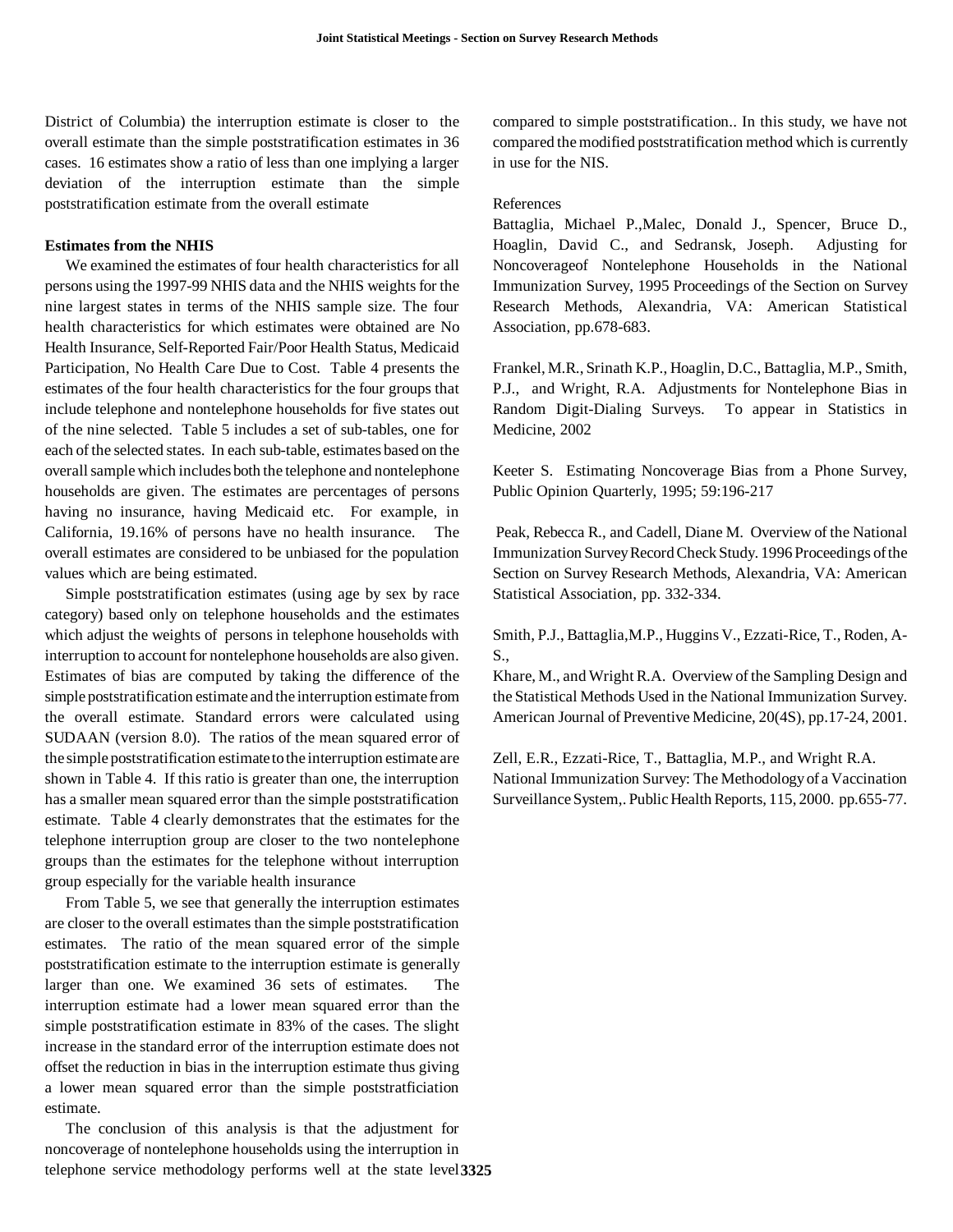| Telephone Status at the Time | <b>Interruption Status</b> | <b>Total</b>           |           |  |
|------------------------------|----------------------------|------------------------|-----------|--|
| of the Survey                | <b>Interruption</b>        | <b>No Interruption</b> |           |  |
| $\parallel$ Telephone        | T/I                        | <b>T/NI</b>            |           |  |
| $\parallel$ No Telephone     | NT/I                       | NT/NI                  | <b>NT</b> |  |
| $\parallel$ Total            |                            | NI                     |           |  |

## **Table 1: Definition of the Telephone and Interruption Groups at the Time of the Survey**

# **Table 2: Percent Unemployed and Sample Sizes for Selected States by Telephone and Interruption Groups CPS 1996-1998**

| <b>Stat</b><br>e | <b>Telephone</b><br>Without<br>Interruption<br>(T/NI) | <b>Telephone with</b><br>Interruption<br>(T/I) | <b>NonTelephone</b><br>With<br>Interruption<br>(NT/I) | Nontelephone<br>Without<br>Interruption<br>(NT/NI) |
|------------------|-------------------------------------------------------|------------------------------------------------|-------------------------------------------------------|----------------------------------------------------|
| U.S.             | 3.54                                                  | 8.06                                           | 6.56                                                  | 11.1                                               |
|                  | (96, 273)                                             | (1, 493)                                       | (2,250)                                               | (1,210)                                            |
| AL               | 3.63                                                  | 12.80                                          | 10.45                                                 | 32.26                                              |
|                  | (1337)                                                | (22)                                           | (53)                                                  | (21)                                               |
| CA               | 4.39                                                  | 7.27                                           | 4.11                                                  | 7.32                                               |
|                  | (7, 130)                                              | (125)                                          | (212)                                                 | (56)                                               |
| FL               | 3.20                                                  | 5.11                                           | 8.40                                                  | 11.49                                              |
|                  | (3,798)                                               | (80)                                           | (134)                                                 | (50)                                               |
| GA               | 2.92                                                  | 10.85                                          | 5.41                                                  | 15.55                                              |
|                  | (1,678)                                               | (59)                                           | (37)                                                  | (49)                                               |
| LA               | 3.41                                                  | 7.96                                           | 20.69                                                 | 17.15                                              |
|                  | (1,233)                                               | (35)                                           | (22)                                                  | (32)                                               |
| <b>MS</b>        | 3.98                                                  | 12.91                                          | 7.20                                                  | 20.44                                              |
|                  | (1,080)                                               | (33)                                           | (38)                                                  | (40)                                               |
| NM               | 4.07                                                  | 8.51                                           | 13.05                                                 | 20.90                                              |
|                  | (1,171)                                               | (30)                                           | (34)                                                  | (37)                                               |
| N <sub>Y</sub>   | 4.78                                                  | 12.58                                          | 8.86                                                  | 17.76                                              |
|                  | (5, 810)                                              | (104)                                          | (135)                                                 | (35)                                               |
| <b>WA</b>        | 3.41                                                  | 6.30                                           | 4.97                                                  | 28.96                                              |
|                  | (1,283)                                               | (14)                                           | (17)                                                  | (16)                                               |
| <b>WV</b>        | 4.52                                                  | 17.85                                          | 4.90                                                  | 40.17                                              |
|                  | (1,248)                                               | (17)                                           | (19)                                                  | (19)                                               |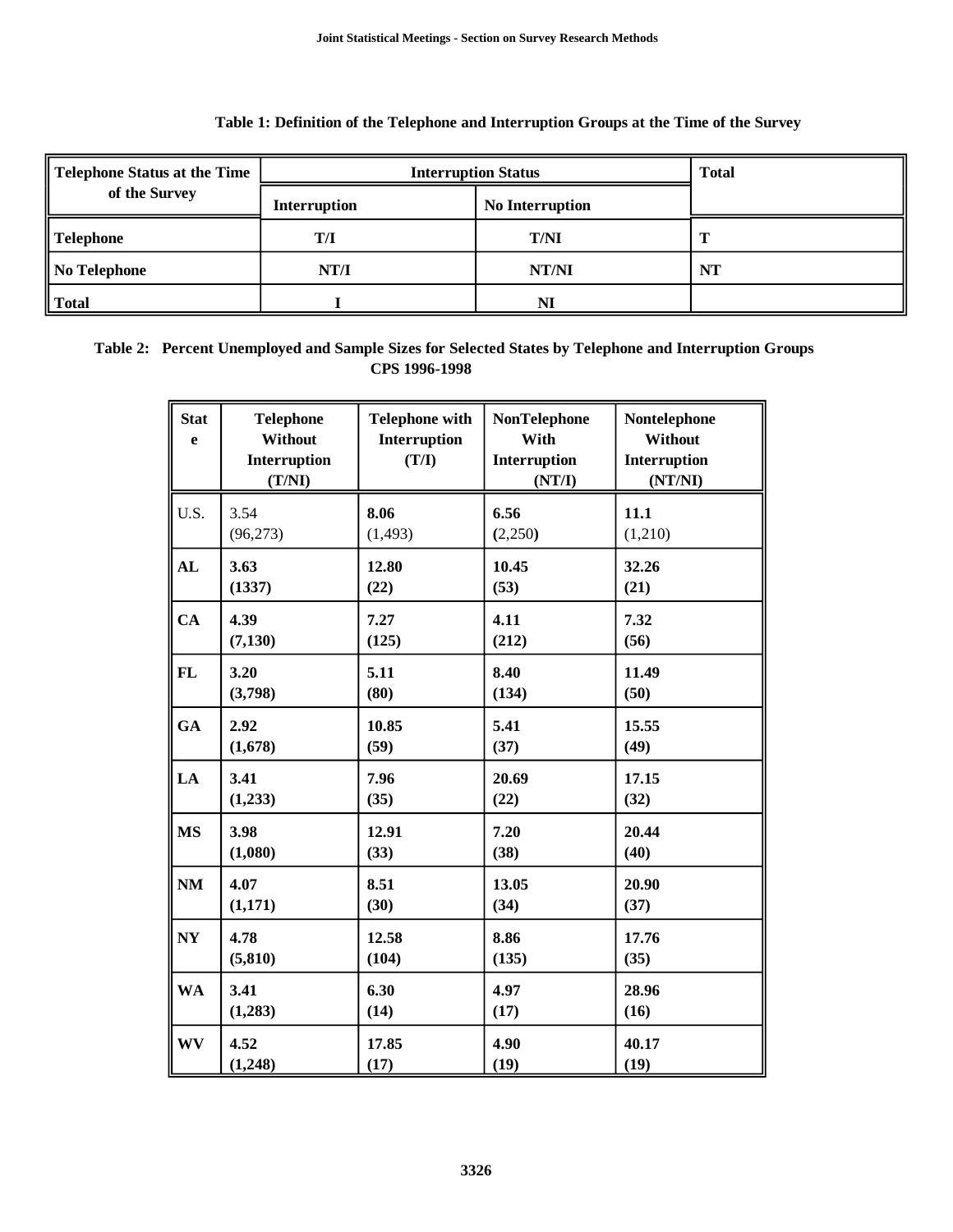|                                 |                |                               | <b>No Poststratification</b> | With Poststratification       | <b>Ratio of</b>          |                                |  |
|---------------------------------|----------------|-------------------------------|------------------------------|-------------------------------|--------------------------|--------------------------------|--|
| <b>State</b><br><b>Estimate</b> | <b>Overall</b> | Telephone<br>Only<br>Estimate | Interruption<br>Estimate     | Telephone<br>Only<br>Estimate | Interruption<br>Estimate | <b>Absolute</b><br><b>Bias</b> |  |
| U.S.                            | 3.78           | 3.61                          | 3.77                         | 3.45                          | 3.61                     | 1.94                           |  |
| AL                              | 4.48           | 3.78                          | 4.28                         | 3.57                          | 4.09                     | 2.33                           |  |
| CA                              | 4.45           | 4.44                          | 4.54                         | 4.24                          | 4.35                     | 2.10                           |  |
| FL                              | 3.52           | 3.24                          | 3.33                         | 3.18                          | 3.29                     | 1.48                           |  |
| GA                              | 3.64           | 3.20                          | 3.60                         | 3.16                          | 3.56                     | 6.00                           |  |
| LA                              | 4.18           | 3.53                          | 3.72                         | 3.67                          | 3.88                     | 1.70                           |  |
| <b>MS</b>                       | 4.93           | 4.26                          | 4.83                         | 4.34                          | 4.92                     | 59.00                          |  |
| NM                              | 4.93           | 4.19                          | 4.44                         | 4.10                          | 4.39                     | 1.54                           |  |
| NY                              | 5.09           | 4.93                          | 5.14                         | 4.80                          | 5.01                     | 3.62                           |  |
| <b>WA</b>                       | 3.75           | 3.44                          | 3.51                         | 3.08                          | 3.17                     | 1.16                           |  |
| <b>WV</b>                       | 5.23           | 4.71                          | 5.09                         | 4.57                          | 4.98                     | 2.64                           |  |

 **Table 3: Overall, Telephone Only and Interruption Based Estimates of Unemployment Rates With and Without Poststratification CPS 1996-1998** 

F

r,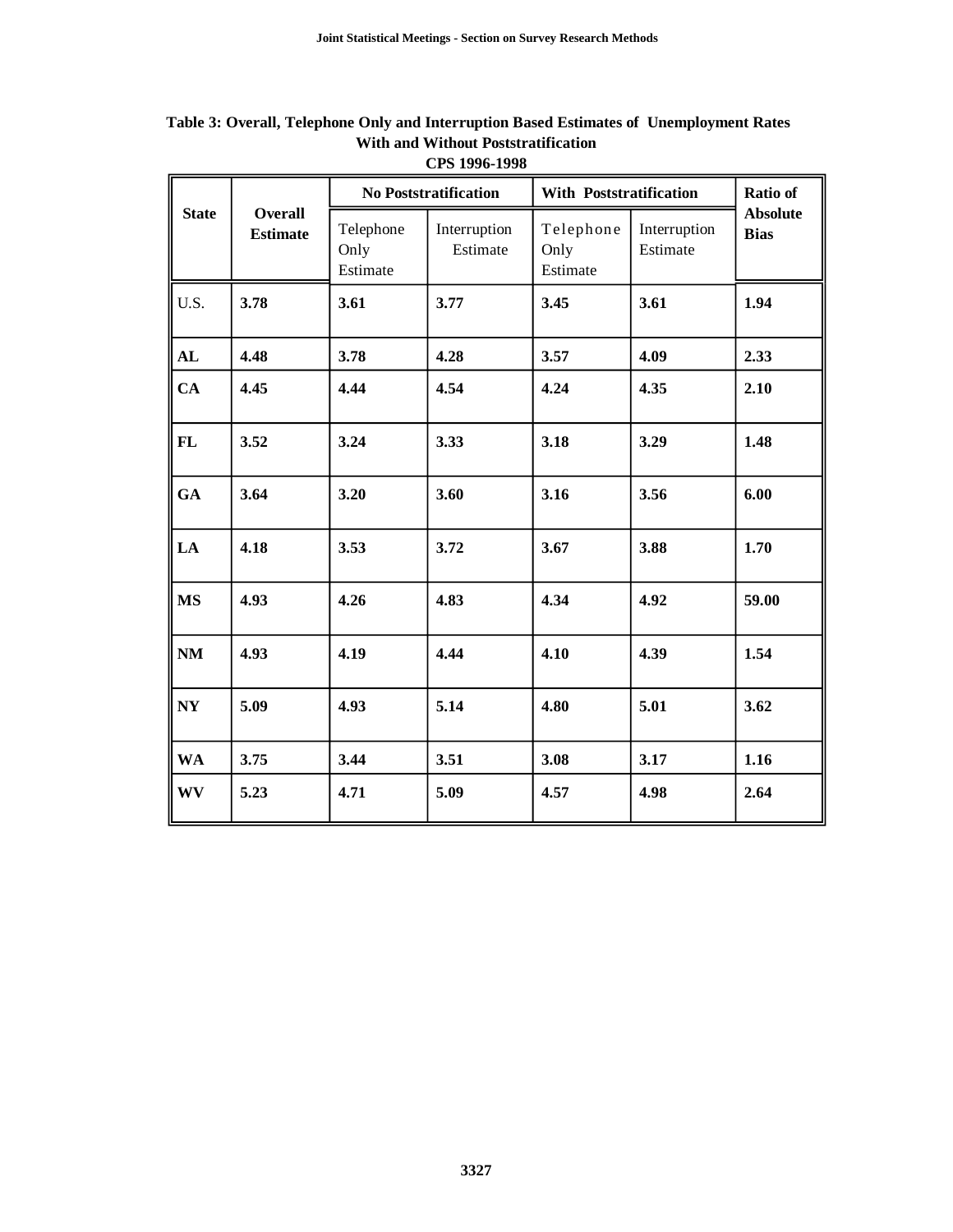# **Table 4: Percentages of Adults ( 18 years and older) with Selected Characteristics by Telephone and Interruption Status in Selected States NHIS 1997-1999**

| <b>State</b>                    | <b>No Phone With</b><br>Interruption<br>(NT/I) | No Phone No<br>Interruption | <b>Phone With</b><br>Interruption | Phone<br>and<br>N <sub>0</sub><br>Interruption |  |
|---------------------------------|------------------------------------------------|-----------------------------|-----------------------------------|------------------------------------------------|--|
|                                 |                                                | (NT/I)                      | (T/I)                             | (T/NI)                                         |  |
| California<br>No Insurance      | 37.6                                           | 38.65                       | 31.72                             | 18.27                                          |  |
| Fair/Poor health                | 10.97                                          | 14.62                       | 10.23                             | 8.19                                           |  |
| Medicaid                        | 38.24                                          | 35.91                       | 31.21                             | 11.24                                          |  |
| No Care-Cost                    | 8.35                                           | 8.92                        | 10.25                             | 3.78                                           |  |
| <b>Texas</b><br>No Insurance    | 55.16                                          | 52.09                       | 39.08                             | 20.87                                          |  |
| Fair/Poor health                | 12.73                                          | 13.87                       | 9.89                              | 8.58                                           |  |
| Medicaid                        | 16.66                                          | 21.52                       | 19.14                             | 6.11                                           |  |
| No Care-Cost                    | 8.17                                           | 10.42                       | 10.82                             | 4.19                                           |  |
| Florida<br>No Insurance         | 51.9                                           | 51.68                       | 27.61                             | 18.63                                          |  |
| Fair/Poor health                | 13.22                                          | 14.26                       | 12.78                             | 9.55                                           |  |
| Medicaid                        | 22.38                                          | 16.39                       | 20.68                             | 5.92                                           |  |
| No Care-Cost                    | 17.15                                          | 14.20                       | 9.90                              | 5.18                                           |  |
| <b>New York</b><br>No Insurance | 24.02                                          | 29.08                       | 24.76                             | 13.30                                          |  |
| Fair/Poor Health                | 10.33                                          | 22.00                       | 12.63                             | 8.32                                           |  |
| Medicaid                        | 50.00                                          | 48.78                       | 29.51                             | 10.51                                          |  |
| No Care-Cost                    | 4.76                                           | 8.63                        | 10.24                             | 3.38                                           |  |